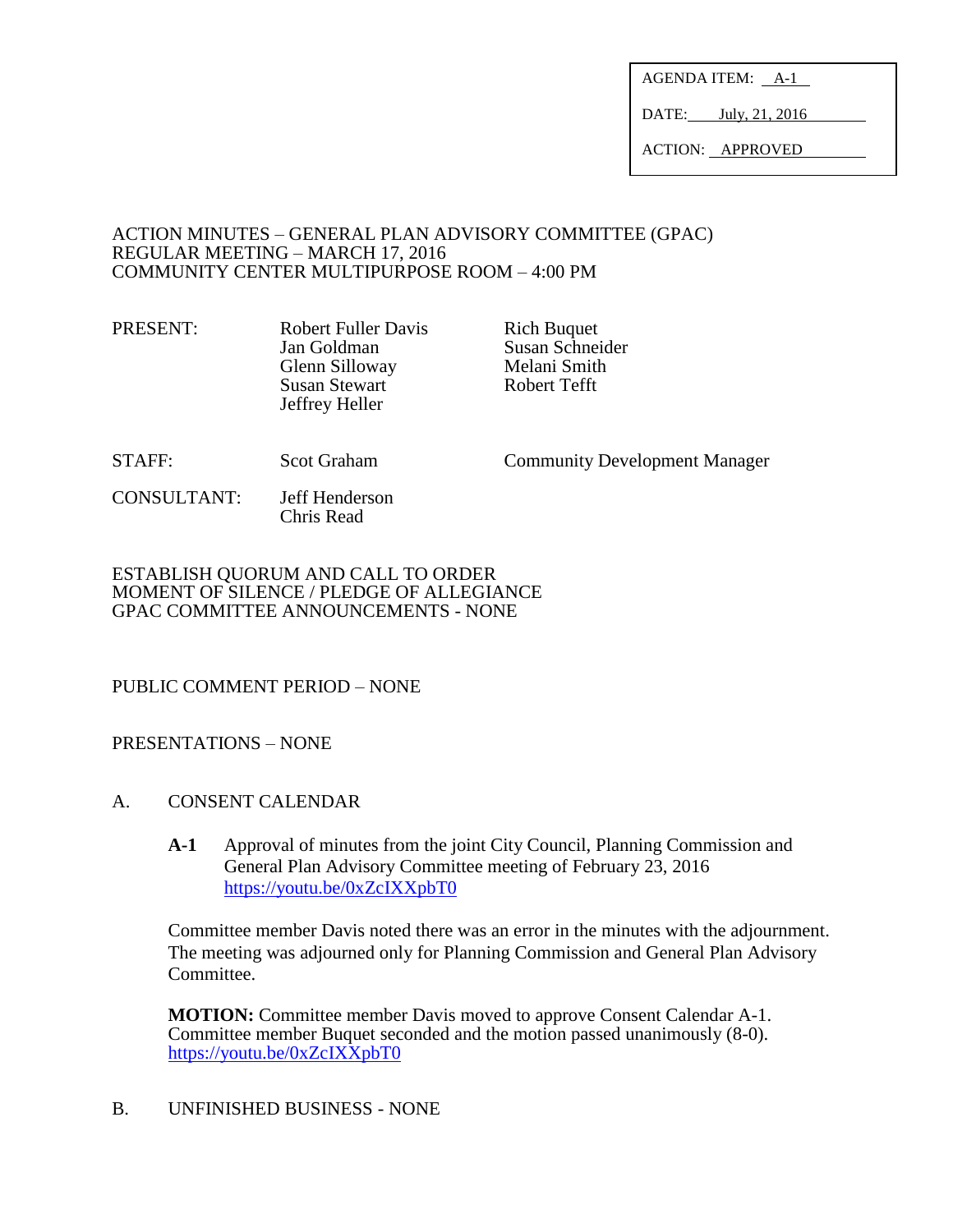## C. NEW BUSINESS

### **C-1 Review of draft Vision Statement, gather input and discuss revisions.**  Facilitated by: Michael Baker International

<https://youtu.be/0xZcIXXpbT0?t=3m2s>

Jeff Henderson, Project Manager and Chris Read, Assistant Project Manager for the General Plan update presented a brief overview of the presentation and updated everyone with the progress since the last meeting with the City Council.

The Committee reviewed the mission statements presented by Michael Baker Intl. and offered comments and suggestions for each one.

Henderson discussed with the Committee what the next steps would be and what will be discussed at the next GPAC meeting.

**C-2 Review of Fiscal Year 2016/2017 Goals and Objectives.** Facilitated by: Scot Graham, Community Development Manager <https://youtu.be/0xZcIXXpbT0?t=1h46m12s>

Staff recommended to receive and file.

Staff gave the Committee the opportunity to ask questions and to see if there were any items to be placed on the future agenda.

### D. COMMITTEE MEMBER CLOSING COMMENTS <https://youtu.be/0xZcIXXpbT0?t=1h49m19s>

Committee member Silloway wanted to know how the visual identity would be used.

Henderson responded it would be used for this project.

Committee member Silloway asked how Goal #7a, (Market St. Bluff/Centennial Parkway Area Revitalization) relates to what the GPAC Committee is doing, and if they would be a part of it.

Graham responded whatever efforts are put into the goal, the Committee would have some type of policy to work on.

Goldman asked staff if the Downtown Waterfront Strategic Plan would feed into the General Plan vision or vice versa.

Graham responded the Strategic Plan will be part of the General Plan update process. Information will feed into both plans.

Committee member Buquet stated he would like to have another meeting to meet with everyone and talk about the scope of responsibility for the group. Buquet feels he will need more training.

Committee member Silloway also feels he needs more training/team building exercises.

Committee member Stewart stated she feels the value of having another meeting and suggests inviting the community.